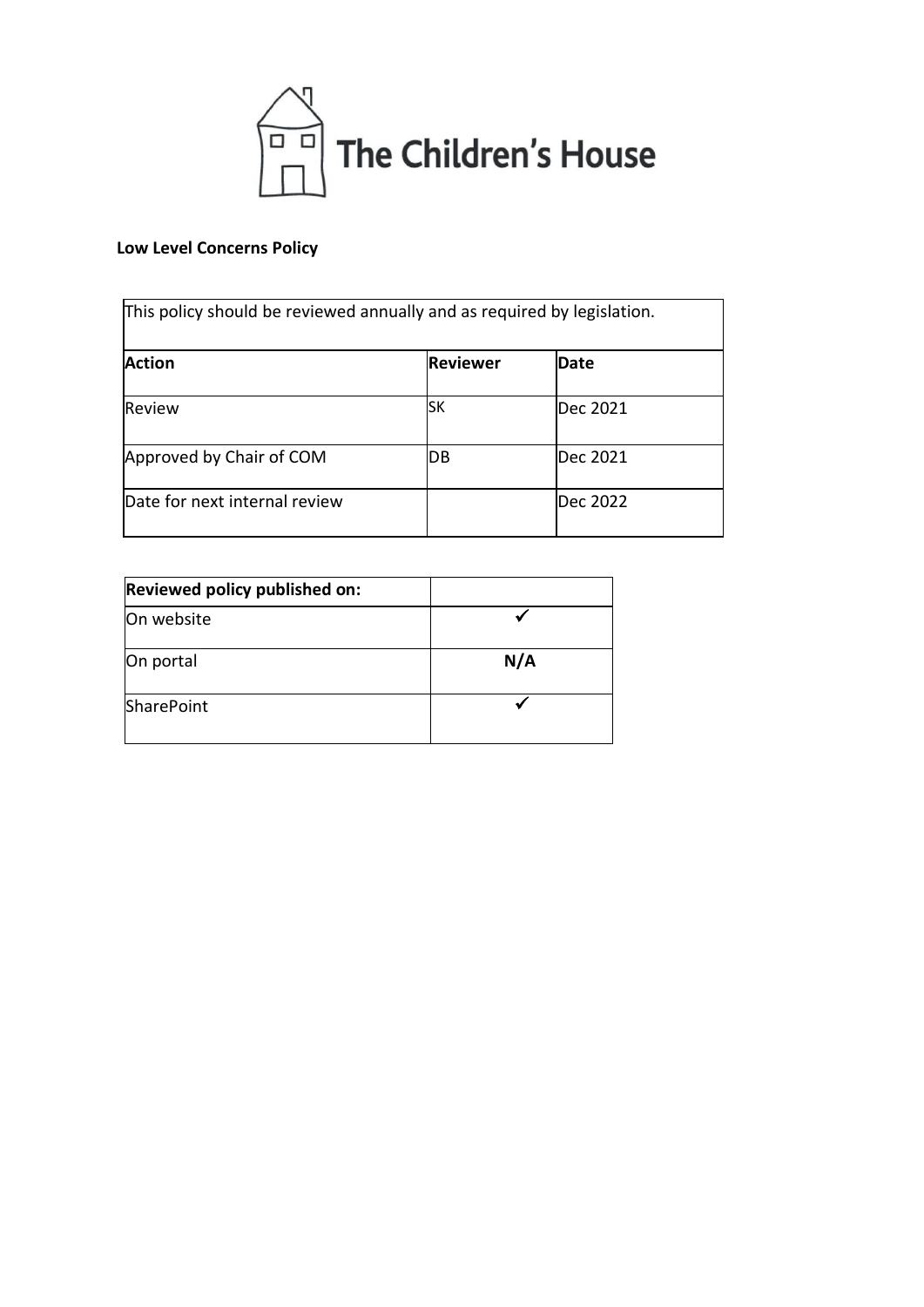#### **Low Level Concerns Policy**

Low level concerns (including allegations) are those that do not meet the harm threshold set out in the Child Protection and Safeguarding policy<sup>1</sup>. Concerns may arise from suspicions, complaints, a disclosure made by a child, parent or other adult or member of the public or as a result of vetting checks undertaken. The Children's House will manage and record such concerns and take appropriate action to safeguard children.

The Children's House, part of our whole school approach to safeguarding, promotes an open and transparent culture in which all concerns about all adults working in or on behalf of the school (including supply teachers, volunteers and contractors) are dealt with promptly and appropriately.

We believe it is critical to create a culture in which all concerns about adults (including allegations that do not meet the harms threshold (see Part Four - Section one KCSIE 2021) are shared responsibly and with the right person, recorded and dealt with appropriately. This is to ensure that problematic or inappropriate behaviour is identified early, the risk of abuse is minimised and that all adults working in the school are clear about professional boundaries and act within these boundaries, and in accordance with the ethos and values of the school. We recognise the importance of creating a culture of openness, trust and transparency to encourage all staff to share low-level concerns so that they can be addressed appropriately.

We will create this culture by:

<sup>•</sup>  $1$  behaved in a way that has harmed a child, or may have harmed a child;

<sup>•</sup> possibly committed a criminal offence against or related to a child;

<sup>•</sup> behaved towards a child or children in a way that indicates he or she may pose a risk of harm to children; or

<sup>•</sup> behaved or may have behaved in a way that indicates they may not be suitable to work with children (eg where they are involved in an incident outside of school which did not involve children but could have an impact on their suitability to work with children, one example being domestic abuse.)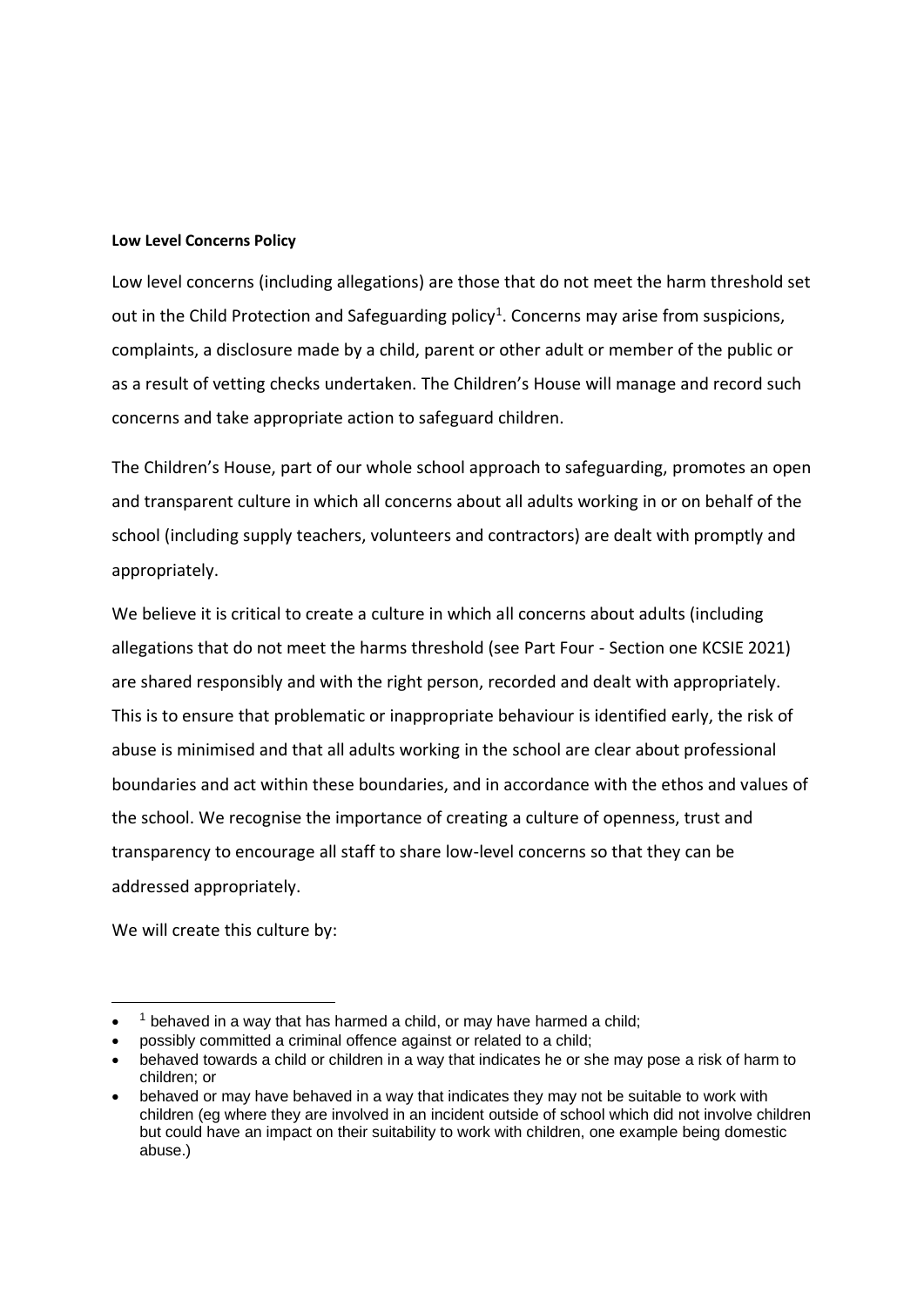- Ensuring staff are clear about what appropriate behaviour is, and are confident in distinguishing expected and appropriate behaviour from concerning, problematic or inappropriate behaviour, in themselves and others
- Empowering staff to share any low-level concerns
- Empowering staff to self-refer
- Addressing unprofessional behaviour and supporting the individual to correct it at an early stage
- Providing a responsive, sensitive and proportionate handling of such concerns when they are raised
- Helping to identify any weakness in the school's safeguarding system

# **Definition of a Low-Level Concern**

A low-level concern means that the behaviour towards a child does not meet the threshold set out at Section 22(a) above (paragraph 338 of KCSIE 2021). A low-level concern is any concern – no matter how small, and even if no more than causing a sense of unease or a 'nagging doubt' - that an adult working in or on behalf of the school may have acted in a way that:

is inconsistent with the staff code of conduct, including inappropriate conduct outside of work, and does not meet the allegations threshold or is otherwise not considered serious enough to consider a referral to the LADO.

Examples of such behaviour could include, but are not limited to:

- being over friendly with children;
- having favourites;
- taking photographs of children on their mobile phone;
- engaging with a child on a one-to-one basis in a secluded area or behind a closed door; or,
- using inappropriate sexualised, intimidating or offensive language.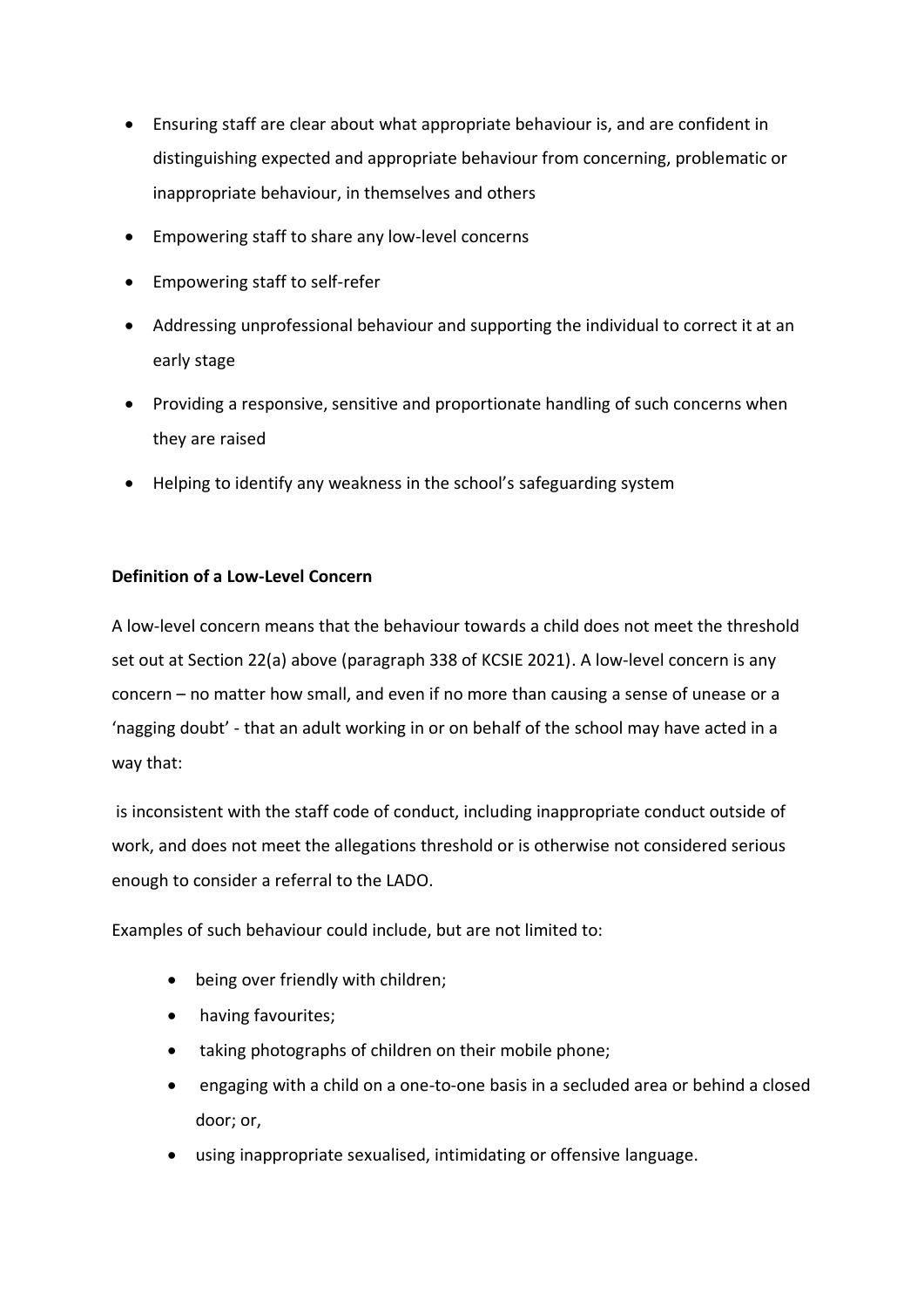- The school believes it is crucial that any such concerns, including those which do not meet the allegation/harm threshold at 22(a) above, are shared responsibly and with the right person, and recorded and dealt with appropriately. This will also protect staff from potential false allegations or misunderstandings.
- The school's low-level concerns policy is also set out within the staff code of conduct, as per Part 2 of KCSIE 2021.

### **What to do if you have a low-level concern**

- Low-level concerns about a member of staff should be reported to the DSL. Where a low-level concern is raised about the DSL, it should be shared with the headteacher.
- The school encourages staff to feel confident to self-refer, where, for example, they have found themselves in a situation which could be misinterpreted, might appear compromising to others, and/or on reflection they believe they have behaved in such a way that they consider falls below the expected professional standards.
- Where a low-level concern relates to a person employed by a supply agency or a contractor, that concern should be shared with the DSL and/or headteacher, and recorded in accordance with the school's low-level concern/staff code of conduct policy (as per paras 419 and 421 KCSIE 2021), and their employer notified about the concern, so that any potential patterns of inappropriate behaviour can be identified.

### **Response to a Concern**

If the concern is raised via a third party, the DSL/headteacher will collect evidence where necessary by speaking:

- Directly to the person who raised the concern, unless it has been raised anonymously
- To the individual involved and any witnesses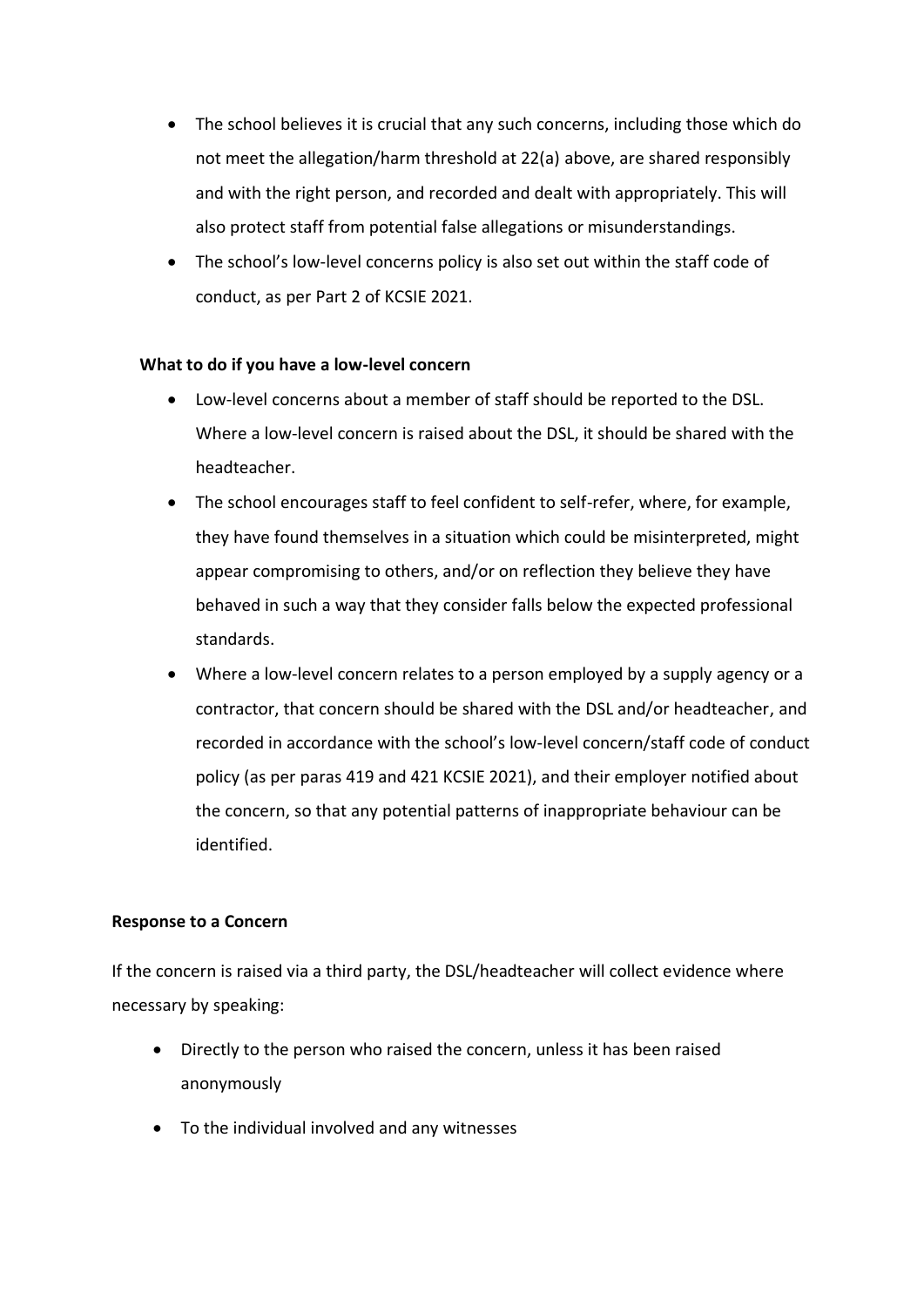The DSL/headteacher will use the information collected to categorise the type of behaviour and determine any further action, in line with the school's staff code of conduct policy.

### **Recording low-level concerns**

- All low-level concerns should be recorded in writing by the DSL. The record should include details of the concern, the context in which the concern arose, and action taken. The name of the individual sharing their concerns should also be noted, if the individual wishes to remain anonymous then that should be respected as far as reasonably possible.
- Records will be kept confidential, held securely and comply with the Data Protection Act 2018 and the UK General Data Protection Regulation (UK GDPR) (as per paragraph 109 KCSIE 2021).
- Records will be reviewed so that potential patterns of concerning, problematic or inappropriate behaviour can be identified. Where a pattern of such behaviour is identified, the school will either implement disciplinary procedures or where a pattern of behaviour moves from a concern to meeting the harms threshold, it will be referred to the LADO.
- Consideration will also be given to whether there are wider cultural issues within the school that have enabled the behaviour to occur and where appropriate policies will be reviewed and updated or extra training delivered to minimise the risk of it happening again. The records will be retained at least until the individual leaves the employment of the school, unless there is an ongoing investigation taking place.

# **References**

We will not include low-level concerns in references unless:

- The concern (or group of concerns) has met the threshold for referral to the designated officer at the local authority and is found to be substantiated; and/or
- The concern (or group of concerns) relates to issues which would ordinarily be included in a reference, such as misconduct or poor performance